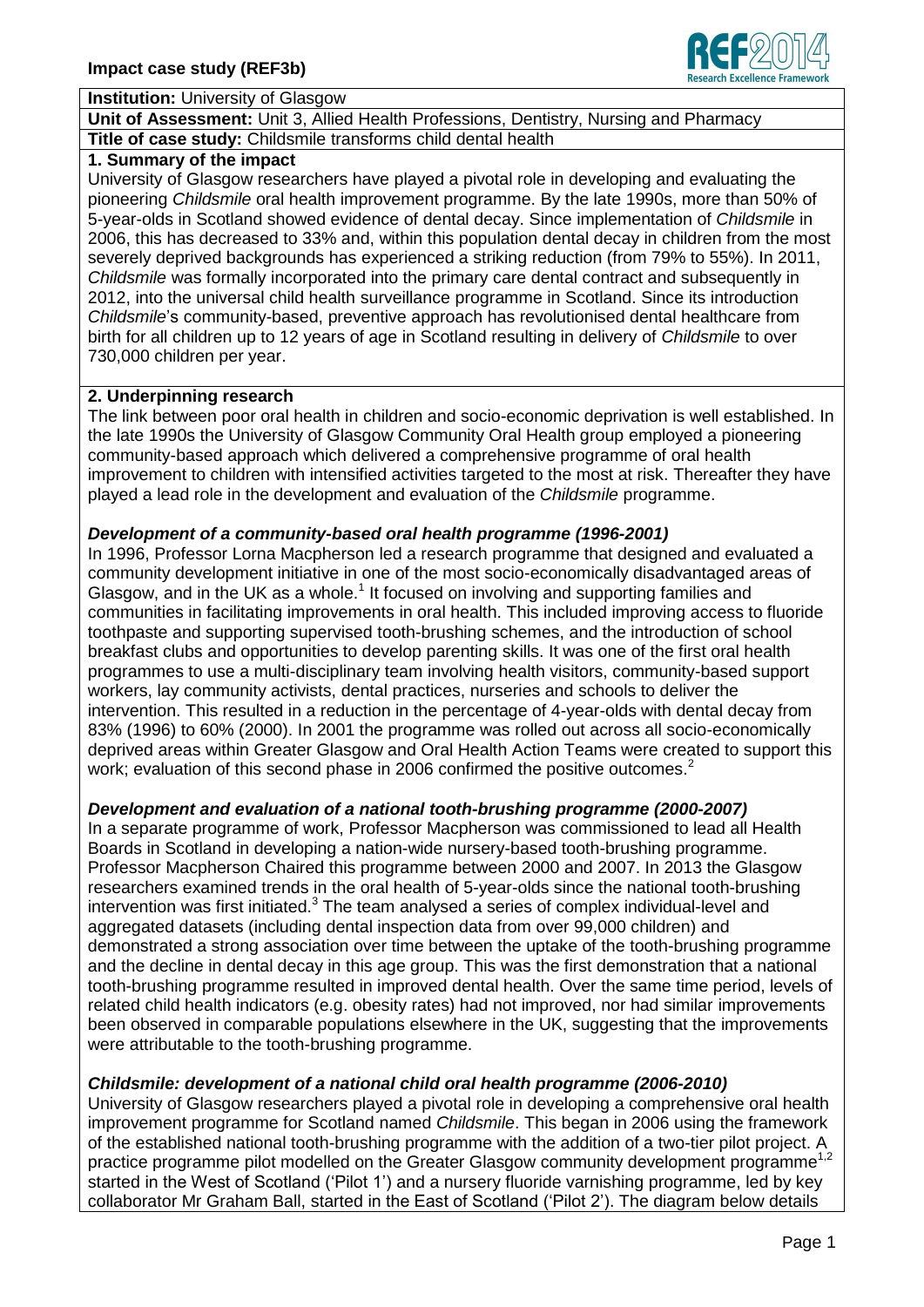## **Impact case study (REF3b)**



the development of *Childsmile* with University of Glasgow led aspects shown in shades of blue. Following successful pilot studies, the services were combined and rolled out to all 14 Health Boards in Scotland in 2010. The University of Glasgow team has led the research and evaluation of the programme since its inception, providing evidence that influenced policy and led to further service development and on-going refinement of the programme. This includes recent work assessing the effectiveness and reach of the targeted component of the programme.<sup>5</sup>



## *Child health improvement programmes reduce dental inequalities*

The group's expertise in complex statistical analysis has been pivotal to the understanding of dental health inequalities and their potential to further inform and optimise the design of oral health improvement programmes to reduce the gaps. In 2007, the group initiated the dental examination of 3-year-old children. Results revealed that almost 30% of children in Glasgow exhibited dental decay by 3 years of age; additional data analysis using the Scottish Index of Multiple Deprivation provided compelling evidence that inequalities were present even by this young age.<sup>4</sup> In 2013 the group reported the most comprehensive assessment of simple and complex tests of dental inequality data and trends over a 15-year period (1993-2008). <sup>6</sup> This demonstrated a large reduction in absolute inequality over the time period of the national tooth-brushing programme.

*Key researchers:* Professor Lorna Macpherson: Senior Lecturer in Dental Public Health (2001- 2006), Professor of Dental Public Health (2006-present); Dr Yvonne Blair: Honorary Clinical Teacher (2006-2012), Honorary Clinical Senior Lecturer (2012-present); Dr David Conway: Clinical Lecturer then Senior Lecturer (2000-present); Dr Alex McMahon: Senior Lecturer (2007-2009), Reader in Epidemiology (2009-present).

*Key collaborators:* Mr Graham Ball: Consultant in Dental Public Health, South East Scotland.

- **3. References to the research**
- 1. Blair Y, *et al.* Glasgow nursery-based caries experience, before and after a community development-based oral health programme's implementation. *Community Dent Health*. 2004; 21:291-8. [Neither DOI nor URL are available, a scanned copy is available on request]
- 2. Blair Y, *et al.* [Dental health of 5-year-olds following community-based oral health promotion in](http://onlinelibrary.wiley.com/doi/10.1111/j.1365-263X.2006.00767.x/pdf)  [Glasgow, UK.](http://onlinelibrary.wiley.com/doi/10.1111/j.1365-263X.2006.00767.x/pdf) *Int J Paediatr Dent.* 2006;16:388-98. doi: 10.1111/j.1365-263X.2006.00767.x *References 1 and 2 were included in the 2005 SIGN Guideline "Prevention and management of dental decay in the pre-school child".*
- 3. Macpherson LMD, *et al.* [National supervised toothbrushing program and dental decay in](http://jdr.sagepub.com/content/92/2/109.full.pdf+html)  [Scotland.](http://jdr.sagepub.com/content/92/2/109.full.pdf+html) *J Dent Res.* 2013;92:109-13. doi: 10.1177/0022034512470690; see also [Appendix.](http://jdr.sagepub.com/content/suppl/2012/12/17/0022034512470690.DC1/DS_10.1177_0022034512470690.pdf)
- 4. McMahon AD, *et al.* [Reductions in dental decay in 3-year-old children in Greater Glasgow and](http://www.biomedcentral.com/content/pdf/1472-6831-11-29.pdf)  [Clyde: repeated population inspection studies over four years.](http://www.biomedcentral.com/content/pdf/1472-6831-11-29.pdf) *BMC Oral Health.* 2011;11:29. doi: 10.1186/1472-6831-11-29.
- 5. Brewster L, *et al.* [Effectiveness and reach of a directed-population approach to improving dental](http://www.biomedcentral.com/content/pdf/1471-2458-13-778.pdf)  [health and reducing inequalities: a cross-sectional study.](http://www.biomedcentral.com/content/pdf/1471-2458-13-778.pdf) *BMC Public Health*. 2013;13:778. doi:10.1186/1471-2458-13-778
- 6. Blair Y, *et al.* Comparison and [relative utility of inequality measurements: as applied to](http://www.plosone.org/article/fetchObject.action?uri=info%3Adoi%2F10.1371%2Fjournal.pone.0058593&representation=PDF)  Scotland's [child dental health.](http://www.plosone.org/article/fetchObject.action?uri=info%3Adoi%2F10.1371%2Fjournal.pone.0058593&representation=PDF) *PLoS One,* 2013b; 8(3):e58593. doi:10.1371/journal.pone.0058593 **Professor Macpherson has received over £4 million in funding from the Scottish Government to support this work.**

# **4. Details of the impact**

#### *Context*

Dental decay is an almost entirely preventable condition, yet it represents the most common cause of disease among children in the UK and is the most frequent reason for children to require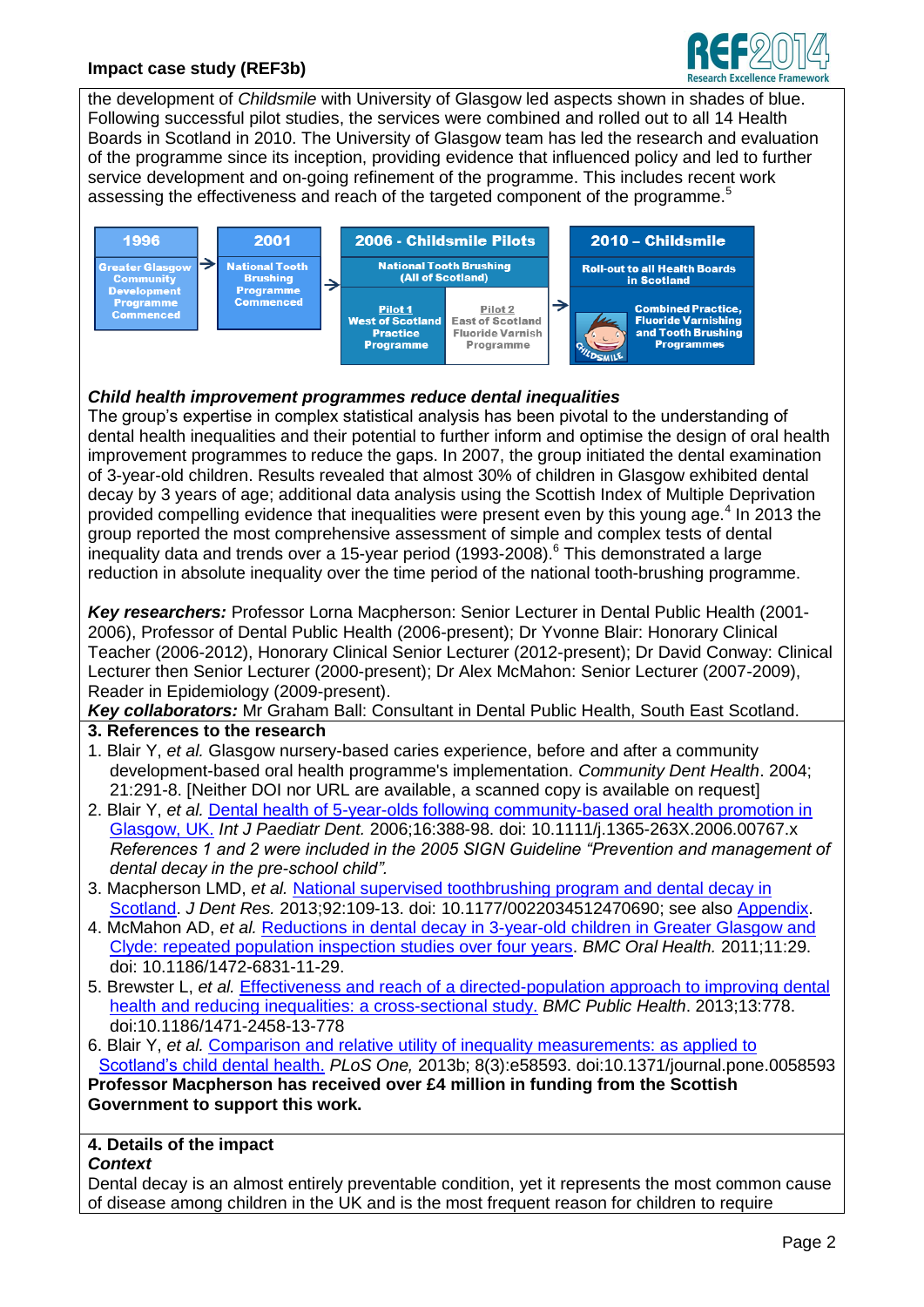## **Impact case study (REF3b)**



admission to hospital for a procedure under general anaesthesia. Historically, child oral health in Scotland has been among the worst in Europe. In the mid-2000s a staggering 30% of 3-year-old children in Glasgow showed evidence of dental disease with social deprivation, poor diet (frequent sugar consumption), lack of tooth brushing and difficulty in accessing regular dental check-ups contributing to the problem. This unacceptably early age of onset of child dental disease prompted the Scottish Government to highlight child oral health as a priority health concern.

## *Childsmile: a preventive oral health programme for every child in Scotland*

University of Glasgow researchers were central to the establishment of *Childsmile* — a robust programme of evidence-based preventive care and practical dental health support and advice delivered to all Scottish children and/or their families. *Childsmile* employs an overarching population-based programme of nursery and school-based tooth brushing, oral health improvement initiatives and clinical prevention, with more intensive support provided for those children at high risk of dental decay. This innovative approach (developed from 2001-2009) was later called 'proportionate universalism' by The Marmot Review in 2010. In *Childsmile*, children at high risk are identified at birth – before dental decay even occurs – and referred to a more intensive programme of oral health support from health visitors and community-based dental health support workers.<sup>a</sup>

#### *Childsmile has delivered major improvements in child oral health*

The National Dental Inspection Programme (NDIP) is an oral health surveillance programme undertaken annually for the Health Boards and Scottish Government to monitor levels of dental decay in school children (ages 5 and 11 years). These data are used to inform government of the prevalence of dental decay and to monitor the effects of oral health improvement programmes. Before introduction of the oral health initiatives led by the University of Glasgow team, dental decay was present in 54% of Scottish 5-year-olds (2000), rising to 79% among those from the most severely deprived backgrounds. Since the introduction of the national tooth brushing initiative (2001), and later the start of the *Childsmile* programme (2006), levels of dental decay decreased dramatically in 5-year-olds to 42% in 2008, 36% in 2010 and 33% in 2012. <sup>b</sup> Crucially, dental decay in the most severely deprived children reduced from 79% (2000) to 55% (2010). Between 2002 and 2011 this translated to 5749 fewer children per annum undergoing general anaesthesia for extraction of teeth (from 15,877 to 10,128 respectively), highlighting the positive impact of *Childsmile* on cases of severe decay.

## *Childsmile incorporated into national dental service contract and child health surveillance*

In October 2011, in direct response to the demonstrated benefits above, *Childsmile* was formally incorporated into the Scottish NHS primary care dental contract (Statement of Dental Remuneration). <sup>d</sup> This ensured delivery of *Childsmile* at all levels of the NHS general dental service for all children from birth to 12 years of age in Scotland, providing robust oral health care to over 730,000 children per annum. This change was described by Scotland's Chief Dental Officer as

"*the most significant change to the NHS primary care dental contract since its inception [and]* 

*the first attempt to shift dentistry from a treatment to prevention anticipatory care model."* The National Child Health Surveillance assessment is the cornerstone of the Scottish Government's Child Health Programme. This mandatory assessment, consisting of core health screening, is carried out by health visitors on every child at 6–8 weeks of age with a review at 27– 30 months of age. In 2012 a *Childsmile* referral option was formally embedded into the Child Health Surveillance assessment performed at 6-8 weeks; this was extended to inclusion in the 27- 30 months review in 2013.<sup>e</sup> This clear governmental support for inclusion of *Childsmile* in this process reflects the value of investing in universal oral health monitoring from birth.

## *University of Glasgow continued evaluation and improvement of Childsmile*

Professor Macpherson continues to have a pivotal role in *Childsmile*. As Co-Director and Evaluation Lead, she is responsible for its continuous development and on-going delivery of the programme. This is achieved through her Community Oral Health research group, which provides fundamental expertise in delivering 6-monthly quantitative and qualitative formative evaluation reports with feedback to each of the Health Boards, Programme Boards and the Scottish Government for the on-going improvement and development of the programme, ensuring that